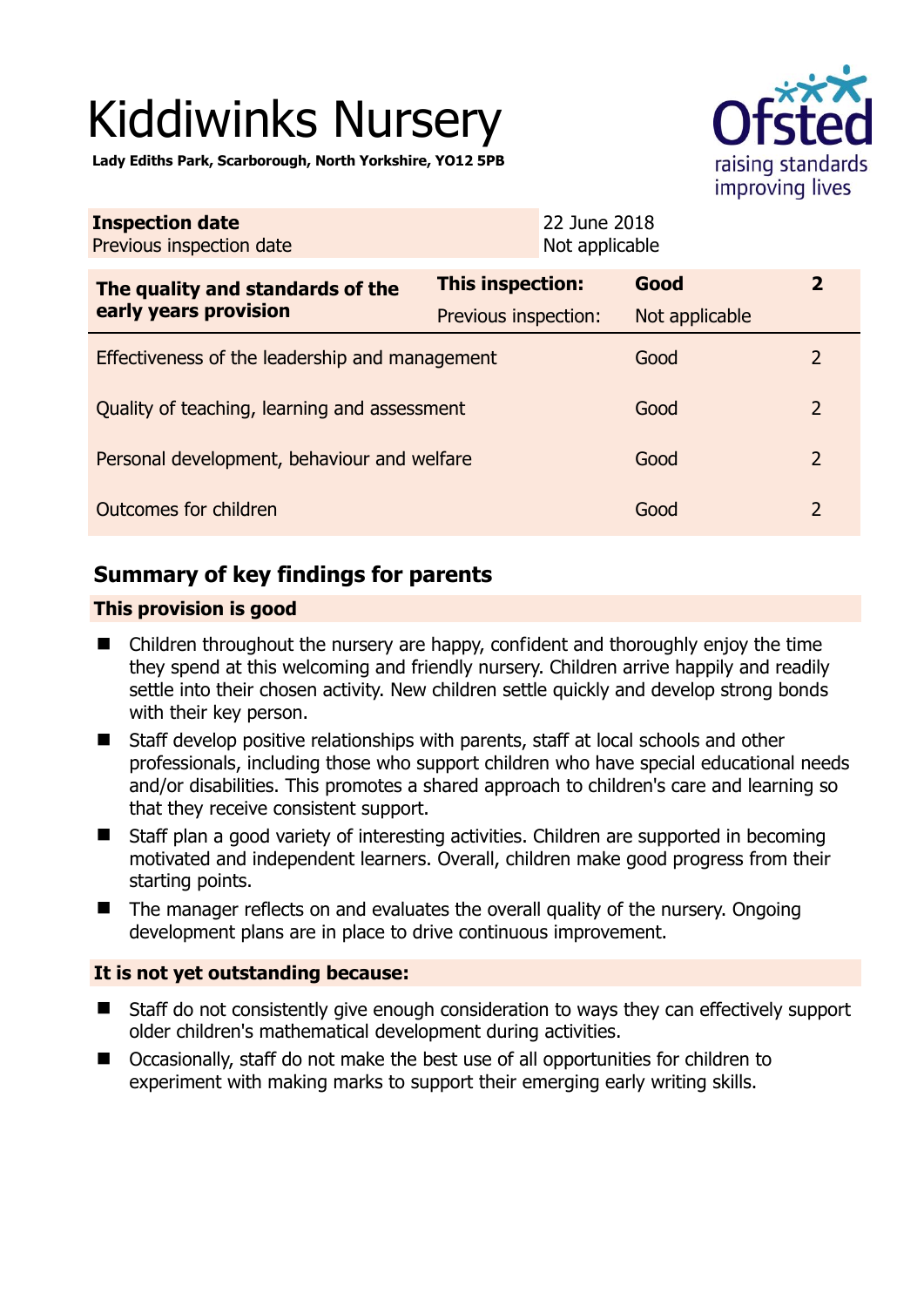# **What the setting needs to do to improve further**

### **To further improve the quality of the early years provision the provider should:**

- develop further opportunities for older children to develop mathematical skills
- enhance opportunities for children to mark make as they practise their early writing skills.

### **Inspection activities**

- The inspector had a tour of the nursery.
- The inspector observed activities throughout the nursery. She assessed the quality of teaching and the impact on children's progress. The inspector spoke with staff and children throughout the inspection.
- The inspector completed a joint observation of an activity with the manager.
- The inspector held a meeting with the manager. She looked at records and documentation, including evidence of the suitability of staff.
- The inspector spoke to parents and took account of their views and comments.

## **Inspector**

Eileen Grimes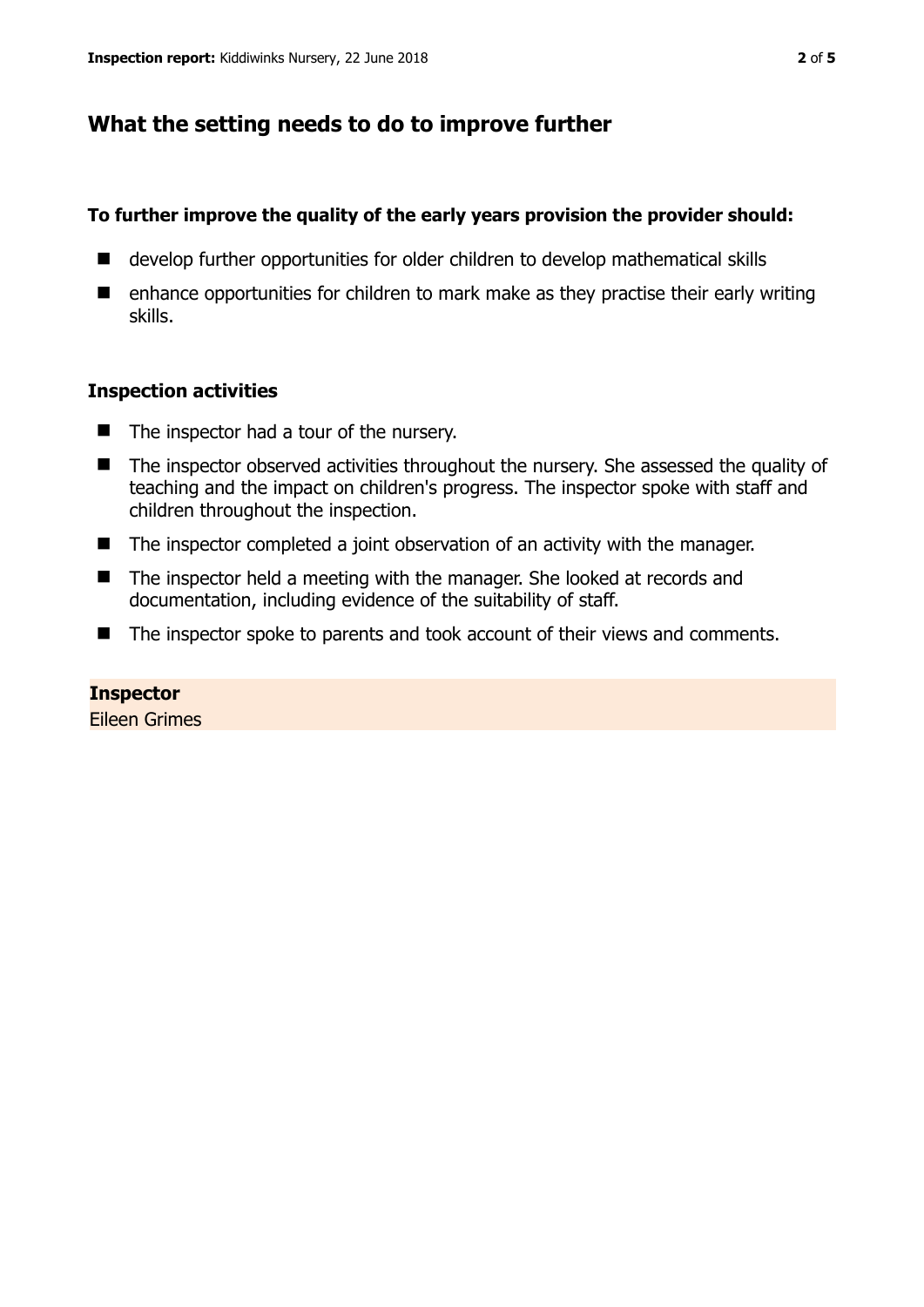## **Inspection findings**

#### **Effectiveness of the leadership and management is good**

Safeguarding is effective. Staff have an excellent knowledge and understanding of what they must do if they are concerned about a child's welfare. They know the children and their families well. Staff know how to identify signs that a child may be at risk of harm. The manager ensures that staff keep their knowledge of safeguarding up to date. She reviews the nursery's policies and procedures regularly. The manager supports her staff through ongoing and regular discussions about practice. Staff eagerly access professional development opportunities. They incorporate new ideas into the provision, such as improving outdoor play opportunities to develop children's large-muscle control. The manager and staff monitor children's progress and evaluate the progress made by children. This helps them to identify areas where children may need additional support.

#### **Quality of teaching, learning and assessment is good**

Staff know children well. They use the information gathered about children's own interests to plan precisely for their future development. Staff support all children in experimenting in their play. For instance, the abundance of sensory experiences helps babies to use their senses, such as listening and touch, as they press and squeeze the various bottles and shakers. Older children enjoy investigating with water. They explore how it moves through the wheels and tubes and then splash in the puddles they create. Staff help children to become aware of the wider world around them. For instance, children enjoy caring for the nursery pets and learn about different animals and the sounds they make. Staff help children to develop early literacy skills. For example, children have access to a vast range of information books to expand on their learning and understanding.

#### **Personal development, behaviour and welfare are good**

Staff place a high focus on the outdoor learning environment. Children have a wealth of opportunities to continue their learning outdoors. Staff skilfully help children to learn about how to take developmentally appropriate risks and develop their physical skills. For example, children tackle the slide and balancing beams with care and increasing confidence. Children learn about healthy eating. For example, staff discuss healthy eating and the importance of staying hydrated when the weather is warm. Staff interact well with children. They are constantly at children's eye level and encourage children to develop their imagination. Children laugh heartily as staff engage them in imaginative play as they pretend to buy ice creams and drinks from the cafe.

#### **Outcomes for children are good**

All children make good progress in their learning and development. They gain key skills for their eventual move on to school. Children are motivated and engaged in learning. They develop an understanding about themselves as individuals. Babies look in a mirror and watch themselves as they move their mouth and make sounds. Older children enjoy playing with the dough and talk freely with staff about what they are making.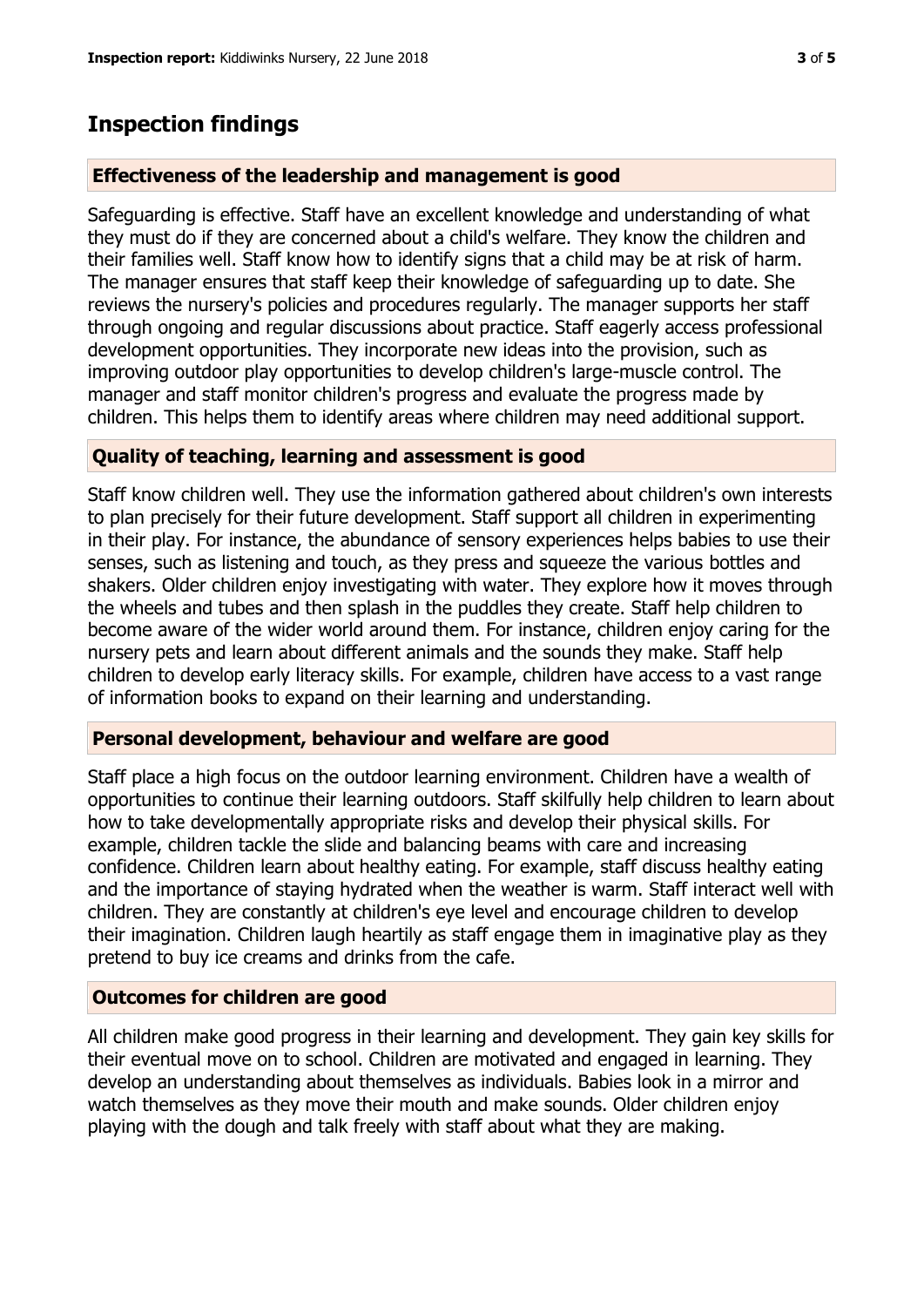# **Setting details**

| Unique reference number                             | EY552315                                               |  |
|-----------------------------------------------------|--------------------------------------------------------|--|
| <b>Local authority</b>                              | North Yorkshire                                        |  |
| <b>Inspection number</b>                            | 1112404                                                |  |
| <b>Type of provision</b>                            | Full-time provision                                    |  |
| Day care type                                       | Childcare - Non-Domestic                               |  |
| <b>Registers</b>                                    | Early Years Register, Compulsory Childcare<br>Register |  |
| <b>Age range of children</b>                        | $0 - 8$                                                |  |
| <b>Total number of places</b>                       | 36                                                     |  |
| Number of children on roll                          | 79                                                     |  |
| <b>Name of registered person</b>                    | Kiddiwinks (Scarborough) Ltd.                          |  |
| <b>Registered person unique</b><br>reference number | RP523226                                               |  |
| Date of previous inspection                         | Not applicable                                         |  |
| <b>Telephone number</b>                             | 01723 500164                                           |  |

Kiddiwinks Nursery registered in 2017. The nursery employs 10 members of childcare staff. Of these, eight hold appropriate early years qualifications at level 3 or above, including the nursery manager who holds early years professional status. The nursery opens from Monday to Friday, all year round. Sessions are from 8am until 5.30pm. The nursery receives funding to provide free early education for two-, three- and four-year-old children.

This inspection was carried out by Ofsted under sections 49 and 50 of the Childcare Act 2006 on the quality and standards of provision that is registered on the Early Years Register. The registered person must ensure that this provision complies with the statutory framework for children's learning, development and care, known as the early years foundation stage.

Any complaints about the inspection or the report should be made following the procedures set out in the guidance 'Complaints procedure: raising concerns and making complaints about Ofsted', which is available from Ofsted's website: www.gov.uk/government/organisations/ofsted. If you would like Ofsted to send you a copy of the guidance, please telephone 0300 123 4234, or email enquiries@ofsted.gov.uk.